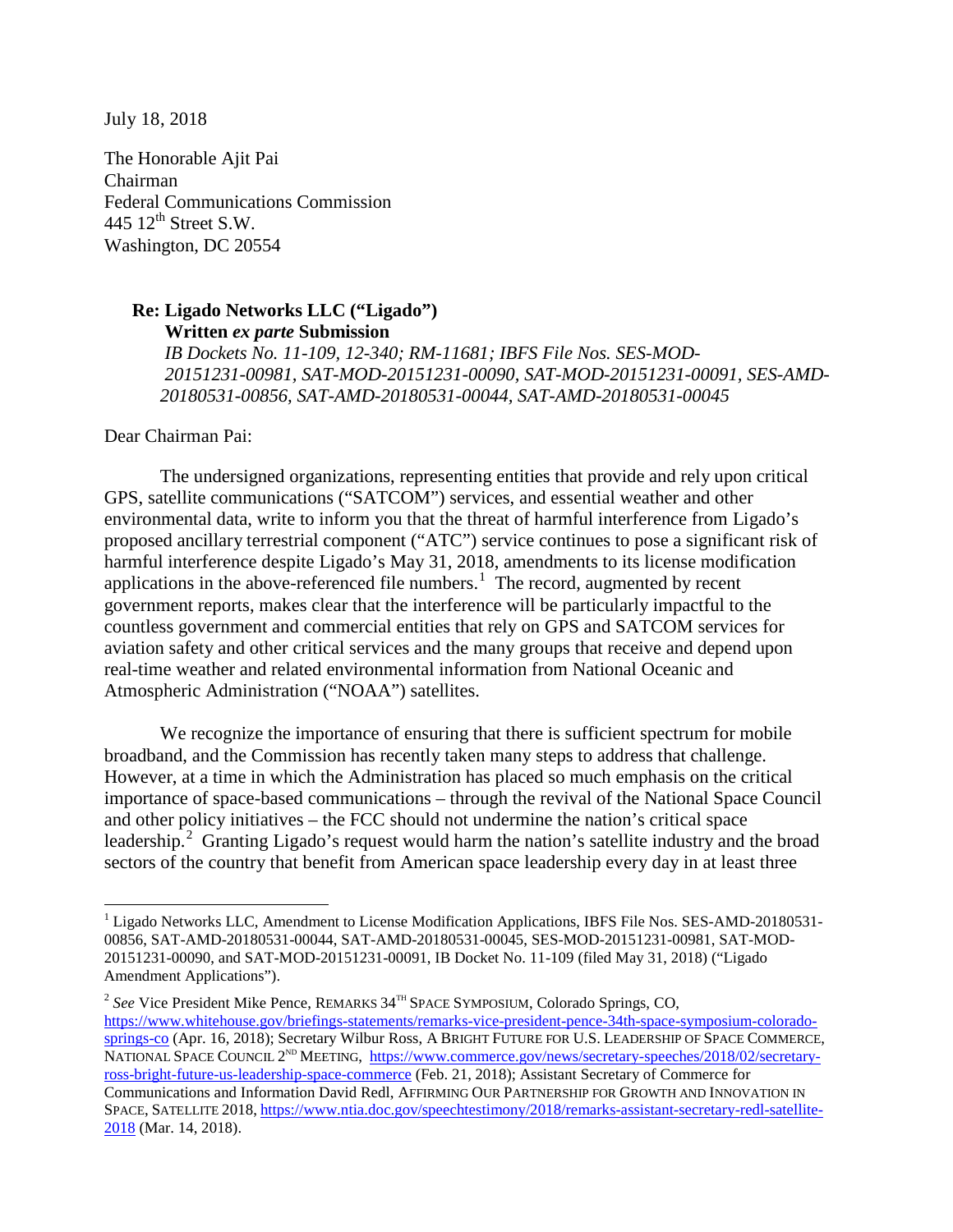ways. First, it would threaten the reliability of critical position, navigation and timing ("PNT") services, including GPS and also an emerging satellite time and location ("STL") capability augmenting GPS. $3$  Second, it would undermine the investment-backed expectations of those who operate commercial satellite systems by fundamentally altering the interference environment decades after licensing. And third, it would convert 40 MHz of increasingly rare satellite spectrum away from satellite use, rewarding a company for underutilizing its satellite spectrum rather than investing in new satellite technologies.

Nearly one year ago, a group of twenty-two national organizations and companies wrote to you raising their shared concerns with Ligado's proposal.<sup>[4](#page-1-1)</sup> Those concerns have only intensified given additional information published since then. Since June 2017, several developments further call in to question the viability of Ligado's proposal and validate the interference concerns previously raised. While we appreciate Ligado's recent acknowledgment that its license modification request as originally filed is insufficient to protect certified aviation GPS receivers, the aviation community continues to have concerns about the impact to aviation safety from harmful interference to GPS despite Ligado's recent application amendment filings. Moreover, no changes to its proposal have been offered to address interference to uncertified GPS systems, SATCOM services that are also a critical element of aviation safety, or the concerns of the weather data community.

As a recent letter from eleven national aviation organizations to Federal Aviation Administration Acting Administrator Daniel Elwell put it, "[t]here remain outstanding issues that call into question the impacts such a system would have on airspace safety, specifically as it relates to both certified and uncertified GPS systems, continuity of navigational accuracy at low levels, and effects on other safety of flight systems to include satellite communications."[5](#page-1-2) The letter reiterated operational concerns with Ligado's 500 foot cylinder concept that has been opposed by many aviation organizations since it was first proposed in 201[6](#page-1-3),<sup>6</sup> stating that "[t]he concerns and safety issues of the industry have NOT been addressed, particularly when considering the lack of testing in key areas."<sup>[7](#page-1-4)</sup> Evaluating Ligado's recent amendment to ensure protection of uncertified GPS receivers and protection of GPS receivers from aggregate interference will be necessary.

<u>.</u>

<span id="page-1-0"></span><sup>&</sup>lt;sup>3</sup> See e.g., Gregory Gutt, Chief Technical Officer & President, Satelles, CURRENT OPERATIONAL STATUS OF LOW EARTH ORBIT (LEO) SATELLITE-BASED TIME AND LOCATION, NATIONAL SPACE-BASED POSITIONING NAVIGATION AND TIMING ADVISORY BOARD 21ST MEETING, <https://www.gps.gov/governance/advisory/meetings/2018-05/gutt.pdf> (May 16, 2018) noting that "Satelles STL service depends on Iridium operating free from harmful interference." *Id.* at slide 10.

<span id="page-1-1"></span><sup>&</sup>lt;sup>4</sup> Letter from Coalition of Aviation, SATCOM, and Weather Information Users to The Honorable Ajit Pai, Chairman, FCC, IB Docket Nos. 11-109, 12-340; RM-11681; IBFS File Nos. SES-MOD-20151231-00981, SAT-MOD-20151231-00090, SAT-MOD-20151231-00091 (filed Jun. 27, 2017) ("June 27, 2017 Coalition Letter").

<span id="page-1-2"></span><sup>&</sup>lt;sup>5</sup> Letter from Eleven Aviation Organizations to Daniel K. Elwell, Acting Administrator, Federal Aviation Administration, IB Docket No. 12-340, 11-109 (filed Jun. 18, 2018) ("Elwell Letter").

<span id="page-1-3"></span><sup>&</sup>lt;sup>6</sup> Letter from Gerard J. Waldron, Counsel to Ligado, to Marlene H. Dortch, Secretary, FCC, RM-11681; IB Docket No. 11-109; IBFS File Nos. SES-MOD-20151231-00981, SAT-MOD-20151231-00090, and SAT-MOD-20151231-00091, at 2, Attachment A (filed Sept. 8, 2016).

<span id="page-1-4"></span> $<sup>7</sup>$  Elwell Letter at 2.</sup>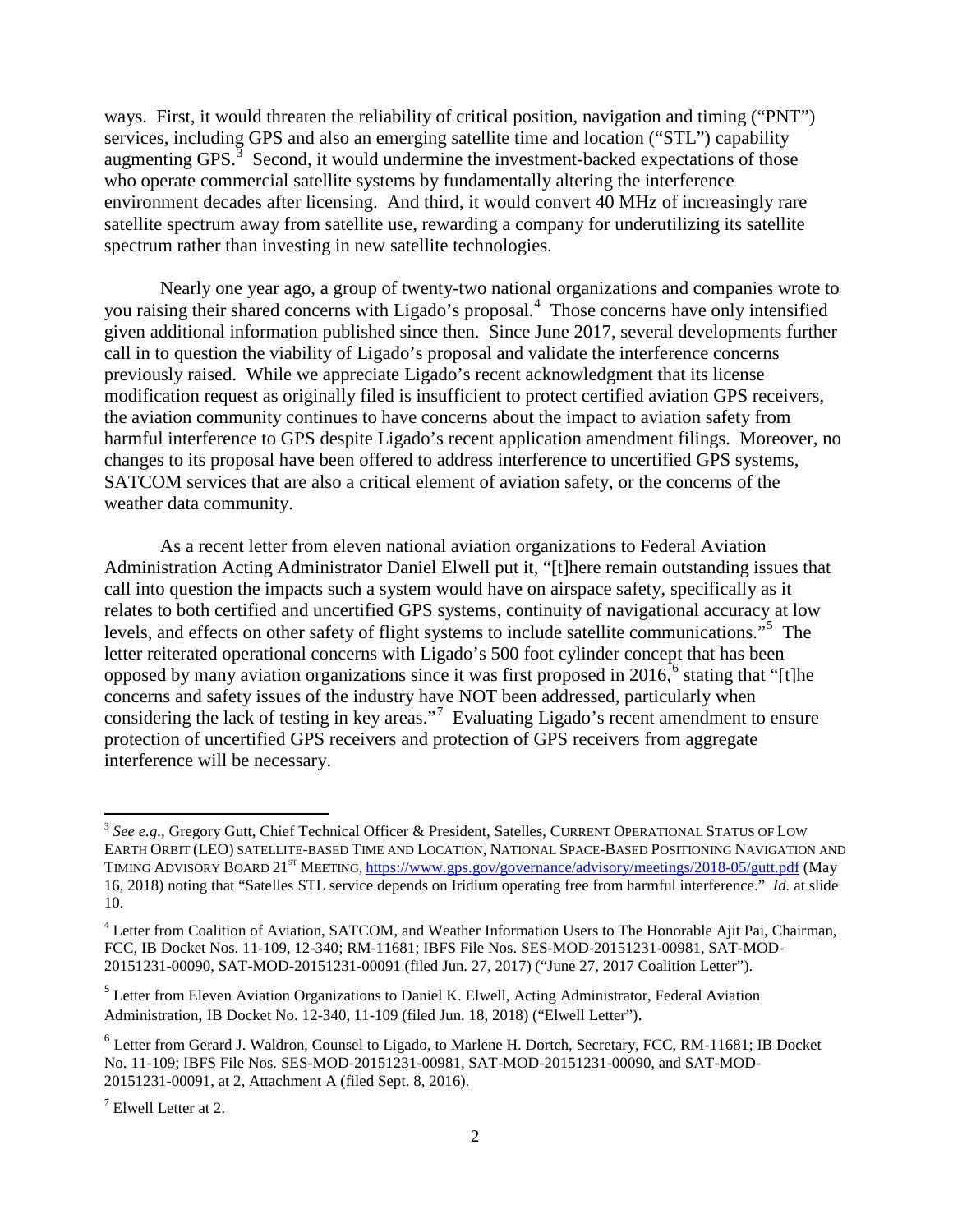A number of data points underscore the flaws in the way in which Ligado has attempted to measure interference to GPS from its proposed terrestrial operations. On March 1, 2018 the National Space-Based Positioning, Navigation, and Timing Systems Engineering Forum ("NPEF") released a "gap analysis" assessing the methodologies used in multiple tests analyzing the impacts of adjacent band interference on GPS receivers.<sup>[8](#page-2-0)</sup> That analysis validated recent tests conducted under the leadership of the Department of Transportation ("DOT") and two earlier tests. In contrast, the report concluded that the methodologies used in two different tests paid for by and at the direction of Ligado were found lacking. Ligado has suggested that the NPEF study is at odds with the major GPS manufacturers because they have reached settlements agreeing not to object to Ligado's proposed terrestrial operations and that the 1 dB degradation interference protection criterion is "neither accurate nor reliable."[9](#page-2-1) Responding to Ligado's claims, Garmin recently set the record straight indicating that "the 1 dB standard is the appropriate determinant of harmful interference to GPS and other Radionavigation Satellite Service ("RNSS") receivers" and also reminded the Commission that it does not endorse Ligado's proposal.<sup>[10](#page-2-2)</sup> Numerous other manufacturers have said the same.<sup>11</sup>

Additionally, in April 2018, after concluding an open and transparent public process, DOT released the Final Report of its Adjacent Band Compatibility ("ABC") assessment which examined the maximum transmitted power levels of adjacent band systems that can be tolerated

<span id="page-2-0"></span><sup>8</sup> *See* National Space-Based Positioning, Navigation, and Timing Systems Engineering Forum, "Assessment to Identify Gaps in Testing of Adjacent Band Interference to the Global Positioning System (GPS) L1 Frequency Band" (Mar. 5, 2018),<https://www.gps.gov/spectrum/ABC/2018-03-NPEF-gap-analysis.pdf> ("NPEF Gap Analysis"). The analysis was done at the request of the National Executive Committee for Space-Based Positioning, Navigation, and Timing (PNT EXCOM). Notably, in July of 2017 the PNT Advisory Board recommended to the PNT EXCOM that it "reaffirm the conclusion in the 2012 letter" to NTIA "stating the unanimous conclusion of the PNT EXCOM agencies that [Ligado's] proposed mobile network would cause harmful interference to many GPS receivers." *See*  Letter from John Stenbit, Chair, National Space-based PNT Advisory Board, to Deputy Secretary of Defense Robert O. Work and Deputy Secretary of Transportation Jeffrey A. Rosen, at 1-2 (Jul. 5, 2017), [https://www.gps.gov/governance/advisory/recommendations/2017-07-letter-to-excom.pdf.](https://www.gps.gov/governance/advisory/recommendations/2017-07-letter-to-excom.pdf)

<span id="page-2-1"></span><sup>&</sup>lt;sup>9</sup> Letter from Gerard J. Waldron, Counsel to Ligado Networks LLC, to Marlene H. Dortch, Secretary, FCC, IB Docket Nos. 11-109; RM-11681, IBFS File Nos. SES-MOD-20151231-00981, SAT-MOD-20151231-00090, and SAT-MOD-20151231-00091, at 1-2 (filed Apr. 12, 2018).

<span id="page-2-2"></span><sup>&</sup>lt;sup>10</sup> See Letter from Anne Swanson, Counsel to Garmin International, Inc., to Marlene H. Dortch, Secretary, FCC, IB Docket Nos. 11-109 and 12-340, IBFS File Nos. SAT-MOD-20120928-00160, SAT-MOD-20120928-00161, SAT-MOD-20101118-00239, SES-MOD-20121101-00872, at 2-3 (filed May 16, 2018). *See also* Letter from Anne Swanson, Counsel to Garmin International, Inc., to Marlene H. Dortch, Secretary, FCC, IB Docket Nos. 11-109, 12- 340, IBFS File Nos. SAT-MOD-20120928-00160, SAT-MOD-20120928-00161, SAT-MOD-20101118-00239; SES-MOD-20121101-00872 (filed Mar. 19, 2018); Letter from F. Michael Swiek, Executive Director, GPS Innovation Alliance, to Marlene H. Dortch, Secretary, FCC, IB Docket No. 12-340; IBFS File Nos. SAT-MOD-20120928-00160, SAT-MOD-20120928-00161, SAT-MOD 20101118-00239, SES-MOD-20121001-00872 (filed Jul. 13, 2017).

<span id="page-2-3"></span><sup>&</sup>lt;sup>11</sup> Letter from Edward A Yorkgitis, Jr., Counsel for Aviation Spectrum Resources, Inc., to Marlene H. Dortch, Secretary, FCC, IB Docket Nos. 11-109 and 12-340; IBFS File Nos. SES-MOD-20151231-00981, SAT-MOD-20151231-00090, and SAT-MOD-20151231-00091 at 2, Attachment B at 2 (filed Jul. 16, 2016); Comments of Trimble Navigation Limited, IB Docket Nos. 11-109 and 12-340; IBFS File Nos. SES-MOD-20151231-00981, SAT-MOD-20151231-00090, SAT-MOD- 20151231-00091; DA 11-642 at 15 (filed May 23, 2016); Reply Comments of Deere & Company, IB Docket Nos. 11-109 and 12-340; IBFS File Nos. SES-MOD-20151231-00981, SAT-MOD-20151231-00090, SAT-MOD-20151231-00091; DA 11-642 at 7 (filed Jun. 21, 2016); Letter from F. Michael Swiek, Executive Director, GPS Innovation Alliance, IB Docket Nos. 11-109 and 12-340; IBFS File Nos. SES-MOD-20151231-00981, SAT-MOD-20151231-00090, SAT-MOD-20151231-00091; DA 11-642, at 1-2 (filed Jul. 13, 2017).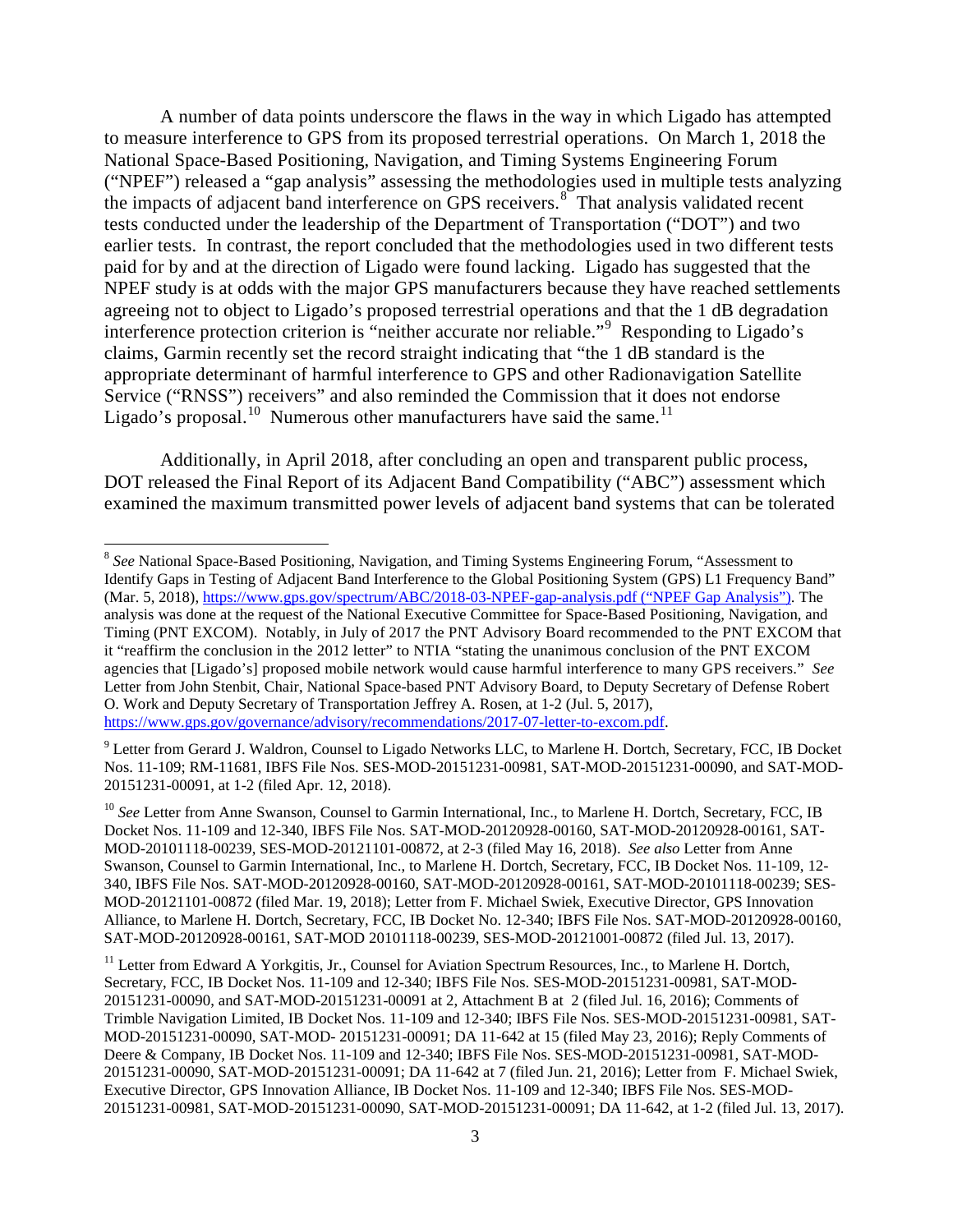by GPS receivers.<sup>12</sup> Contrary to Ligado's advocacy, the ABC study endorsed and strictly applied the 1 dB degradation interference protection criterion, what DOT calls the "accepted, world-wide standard for PNT and many other radiocommunication applications."<sup>[13](#page-3-1)</sup> The ABC study verified interference for all classes of GPS receivers, finding among other things, that high precision receivers would exceed a 1 dB  $C/N_0$  interference protection criteria at a distance beyond 14 km from a Ligado transmitter, making the GPS receiver "unpredictable in its ability to meet the accuracy, availability, and integrity requirements of its intended application."<sup>14</sup> Indeed, it is clear that certified aviation GPS receivers are not the most affected by interference, with the ABC study finding that received interference power levels that can be tolerated by certified aviation could still "cause interference with, or degradation to, most other categories of GPS/GNSS receivers including those used for General Aviation and drones."[15](#page-3-3) Ligado's proposal appears to ignore these other GPS devices, the protection of which must be ensured by the Commission.

Each of these government efforts supports one conclusion – the proposed Ligado operations, even after the recently proposed amendments, will harmfully impact a wide range of GPS receivers and thus should not be permitted.

Independent of the substantial remaining GPS interference issues, interference to mobile satellite systems from Ligado operations at 1627.5-1637.5 MHz also remain a serious concern. Multiple *ex parte* letters and engineering analyses have been filed by industry leaders that detail the impact Ligado's proposed services will have on a particular SATCOM provider's customers, including the operations of the aviation community, federal government agencies, and commercial subscribers.[16](#page-3-4) A particular SATCOM system is also affected by tower emissions at 1525-1555 MHz, and may lead to a full international aircraft fleet retrofit of all receivers to be compatible with such emissions in the US.<sup>[17](#page-3-5)</sup> Ligado has yet to acknowledge this requirement or otherwise comment on its ramifications. In addition, NENA – The 911 Association – has told the Commission that "the importance of protecting responder access to [SATCOM] services cannot be overstated."<sup>[18](#page-3-6)</sup> NENA noted that "the Commission has previously recognized the critical role played by orbital MSS services by promulgating rules to protect these services from MSS ATC uses" and "urge[d] the Commission to proceed again with extreme caution, only after careful consideration of all potential impacts that could result from approving Ligado's

 $\overline{\phantom{a}}$ 

<span id="page-3-0"></span><sup>&</sup>lt;sup>12</sup> See U.S. Department of Transportation, "Global Positioning System (GPS) Adjacent Band Compatibility Assessment," Final Report, at IV (Apr. 2018), [https://www.transportation.gov/sites/dot.gov/files/docs/subdoc/186/dot](https://www.transportation.gov/sites/dot.gov/files/docs/subdoc/186/dot-gps-adjacent-band-final-reportapril2018.pdf)[gps-adjacent-band-final-reportapril2018.pdf](https://www.transportation.gov/sites/dot.gov/files/docs/subdoc/186/dot-gps-adjacent-band-final-reportapril2018.pdf) ("ABC Study").

<span id="page-3-1"></span><sup>&</sup>lt;sup>13</sup> Karen Van Dyke, Director, PNT Program, Office of the Secretary, DOT, U.S. DEPARTMENT OF TRANSPORTATION (DOT) UPDATE, CIVIL AGENCY LEAD & EXTENDED POS NAV PERSPECTIVE, NATIONAL SPACE-BASED POSITIONING NAVIGATION AND TIMING ADVISORY BOARD 21<sup>ST</sup> MEETING, Slide 4, <https://www.gps.gov/governance/advisory/meetings/2018-05/vandyke.pdf> (May 16, 2018).

<span id="page-3-2"></span><sup>&</sup>lt;sup>14</sup> ABC Study at IV.

<span id="page-3-3"></span> $^{15}$  *Id.* at VIII.

<span id="page-3-4"></span><sup>16</sup> Iridium operates at 1617.775-1626.5 MHz; *see e.g.* June 27, 2017 Coalition Letter.

<span id="page-3-5"></span> $17$  Inmarsat operates at 1525-1559 MHz and 1626.5-1660.5 MHz.

<span id="page-3-6"></span><sup>&</sup>lt;sup>18</sup> Letter from Telford E. Forgety, III, Director of Government Affairs & Regulatory Counsel, to Marlene H. Dortch, Secretary, FCC, IB Docket Nos. 12-340 & 11-109, at 1 (filed Dec. 6, 2017).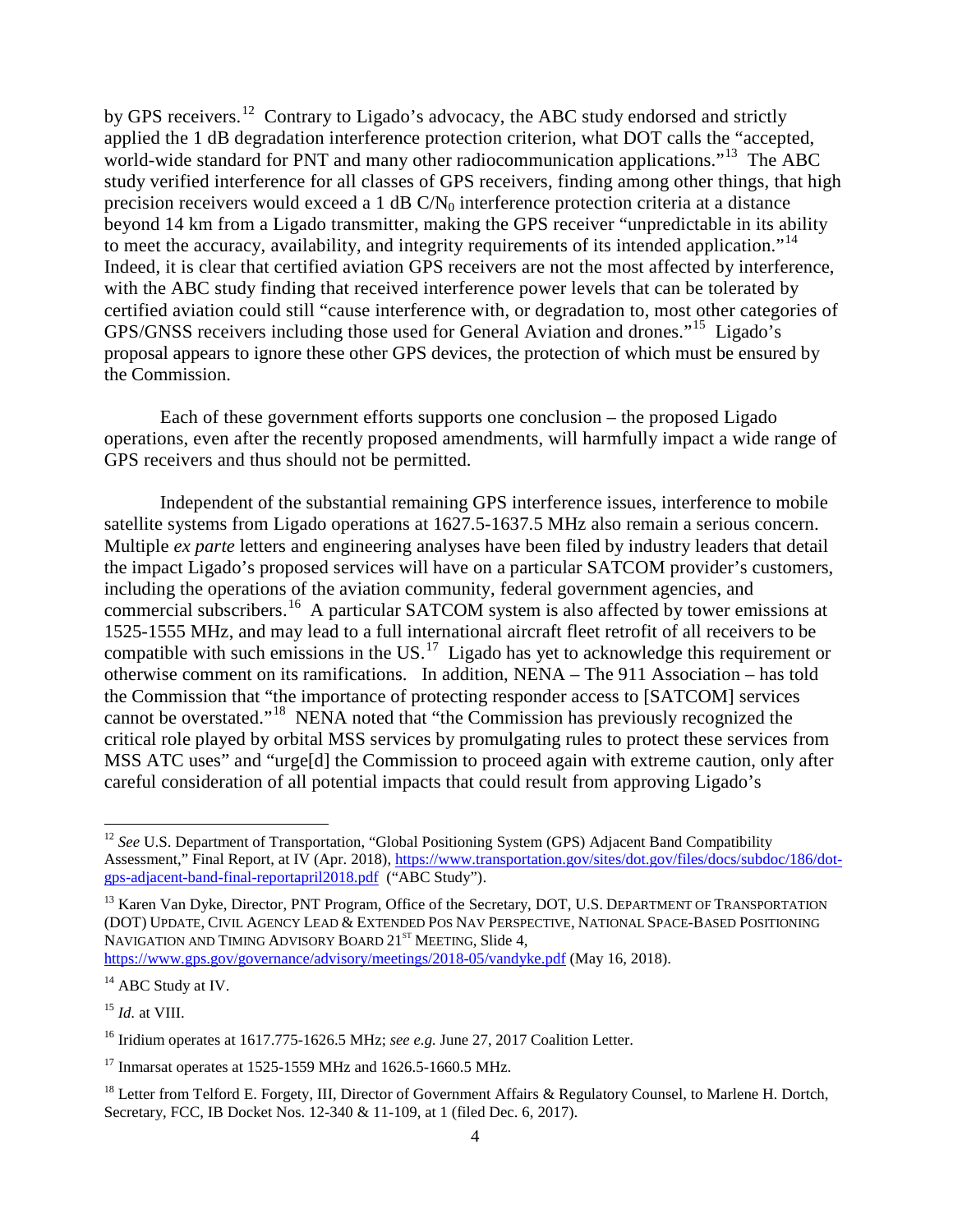application."<sup>19</sup> Whether the interference is to public safety communications, systems relied on by planes, helicopters, drones, ships or weather buoys, interference with SATCOM systems must not be permitted.

A broad swath of weather data users from government and industry continue to raise concerns about Ligado's proposal to operate in the  $1675-1680$  MHz band as well.<sup>[20](#page-4-1)</sup> NOAA Geostationary Operational Environmental Satellite ("GOES") satellites operate in the 1675-1695 MHz band – including the next generation GOES-R satellite just launched in November 2016 – and provide real-time environmental data via its direct broadcast and data collection systems, which provide important early-warning to numerous state/local emergency officials who inform citizens of major weather hazards, as well as to multiple industries and academia. [21](#page-4-2) The public, private and academic entities that use this weather data have demonstrated that introducing Ligado's operations in the 1675-1680 MHz band under the guise of spectrum sharing would handicap access to satellite weather data.<sup>[22](#page-4-3)</sup> Additionally, weather related economic losses may significantly increase due to diminished short-term weather forecast accuracy. Ligado's proposal would not so much share spectrum as endanger the downlink of spectrum from the GOES satellites, threatening the ability of "major components of the U.S. weather, water and related environmental forecasting enterprise that provide crucial information to citizens for life and safety and the economy."<sup>[23](#page-4-4)</sup>

Each of the undersigned organizations continues to have serious unresolved concerns with Ligado's proposed operations for one or more of the reasons summarized above. The existing services provided by the GPS, SATCOM, aviation and real-time environmental satellite data communities, which depend upon interference-free operations in spectrum adjacent to or cochannel to spectrum central to Ligado's plans, are too important to jeopardize, especially for the speculative benefits of Ligado's constantly evolving proposals, details of which continue to be lacking. Therefore, we urge the Commission to deny Ligado's pending license modification application as proposed unless Ligado can show it has addressed the substantive GPS, aviation, SATCOM, and weather data interference concerns still outstanding in the record.

Pursuant to Section 1.1206(b) of the Commission's rules, this letter is being filed electronically.

 $\overline{a}$ 

<span id="page-4-0"></span><sup>19</sup> *Id*.

<span id="page-4-1"></span><sup>&</sup>lt;sup>20</sup> Letter from Members of the Hydrometeorological Community to Marlene H. Dortch, Secretary, FCC, IB Docket Nos. 12-340, 11-109; RM-11681 (filed May 9, 2018) ("May 9, 2018 letter").

<span id="page-4-2"></span><sup>21</sup> *See* June 27, 2017 Coalition Letter.

<span id="page-4-3"></span> $22$  May 9, 2018 letter at 2.

<span id="page-4-4"></span><sup>23</sup> *Id.* at 3.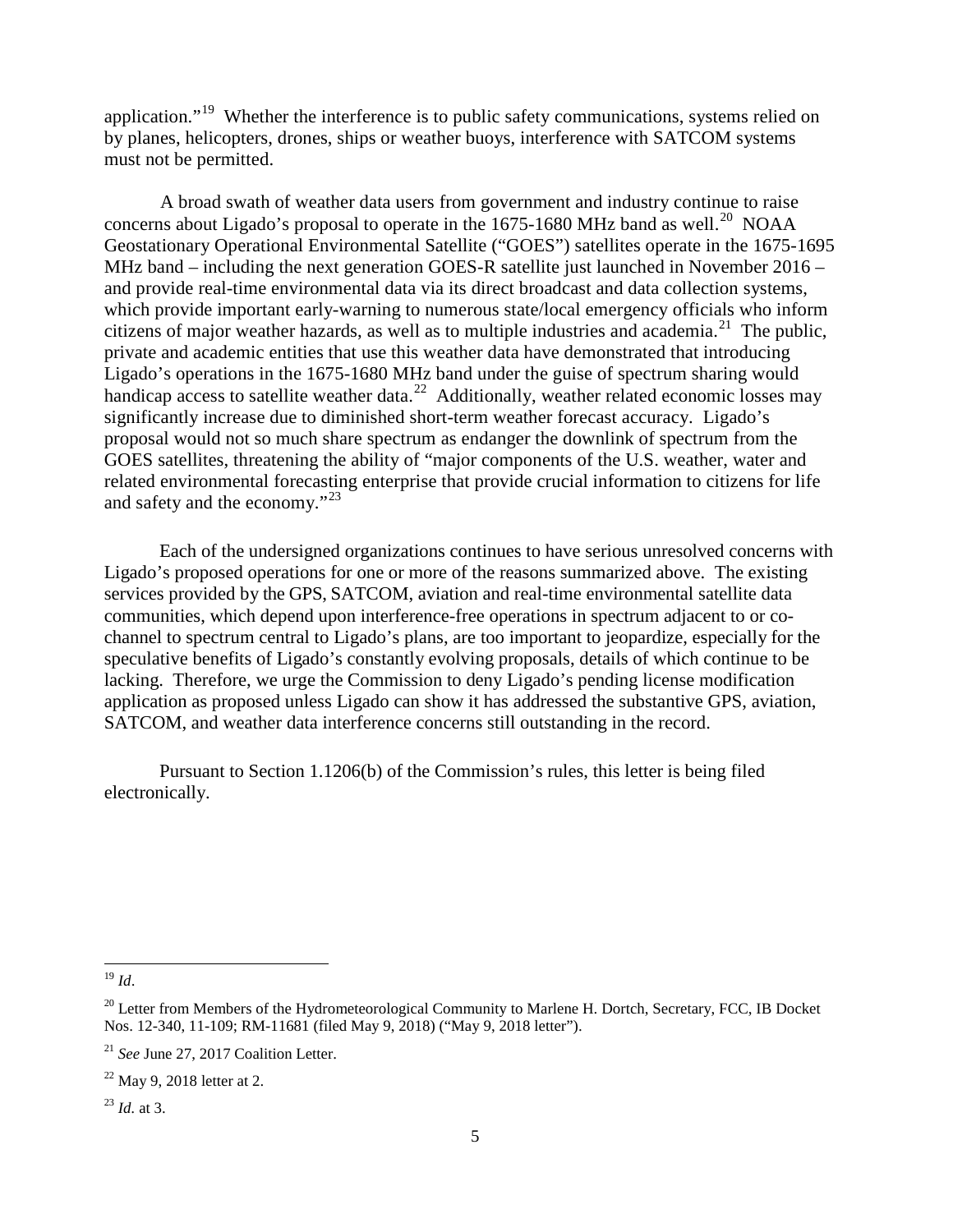Sincerely,

## //s//

Dr. Joel N. Myers Founder, President and Chairman AccuWeather

### //s//

David Silver Vice President, Civil Aviation Aerospace Industries Association

## //s//

Mark Baker President Aircraft Owners and Pilots Association

## //s//

Paul J. McGraw Vice President, Operations and Safety Airlines for America

### //s//

Ronald Marotto P.H. President ALERT Users Group

## //s//

Christine McEntee Executive Director and CEO American Geophysical Union

#### $\frac{1}{s}$ //s//

Keith L. Seitter Executive Director American Meteorological Society

## $\frac{1}{s}$ //s//

Steven A. Root, CCM President American Weather and Climate Industry Association

### //s//

Kris Hutchison President Aviation Spectrum Resources, Inc.

### //s//

James H. Block Chief Meteorological Office DTN (formerly Schneider Electric)

## //s//

Jens C. Hennig Vice President, Operations General Aviation Manufacturers Association

### //s//

Sergio Aguirre President Gogo Business Aviation

## $\frac{1}{s}$ //s//

Matthew S. Zuccaro President & CEO Helicopter Association International

#### //s//

Douglas E. Lavin Vice President, Member and External Relations, North America International Air Transport Association

## //s//

Maureen C. McLaughlin Vice President, Public Policy Iridium Communications, Inc.

### $\frac{1}{s}$ //s//

Scott Kotler Director, Tech Regulatory Affairs Lockheed Martin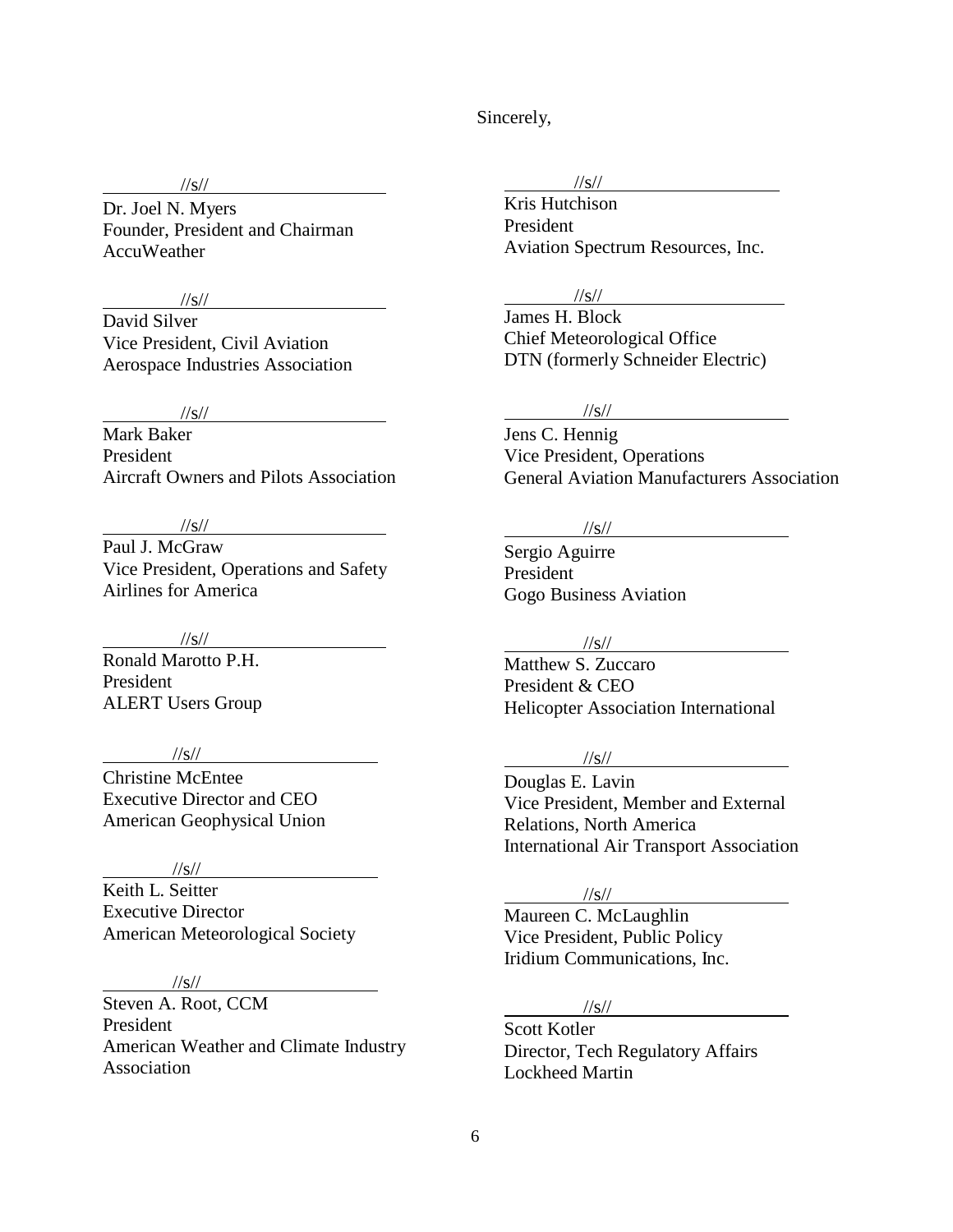//s//

Brett H. Betsill President Microcom Design, Inc.

## $\frac{1}{\sqrt{2}}$  //s//

Renee A. Leduc Clarke Founder & Principal Narayan Strategy

### //s//

Martin H. Hiller President National Air Transportation Association

### //s//

Dan Henry Director, Government Affairs National Emergency Number Association

## $\frac{1}{s}$ //s//

Steve Fitzgerald, P.E. President National Hydrologic Warning Council

## //s//

Janice Bunting Executive Director National Weather Association

#### //s//

Dana A. Goward President Resilient Navigation & Timing Foundation

### //s//

Nan Mattai Senior Vice President, Engineering and Information Technology Rockwell Collins Inc.

## //s//

Dr. Gregory Gutt Chief Technical Officer and President Satelles Inc.

#### //s//

Brian Kopp Assistant Professor of Electrical Engineering University of North Florida

# //s//

Steven A. Ackerman Interim Director University of Wisconsin, Space Science and Engineering Center